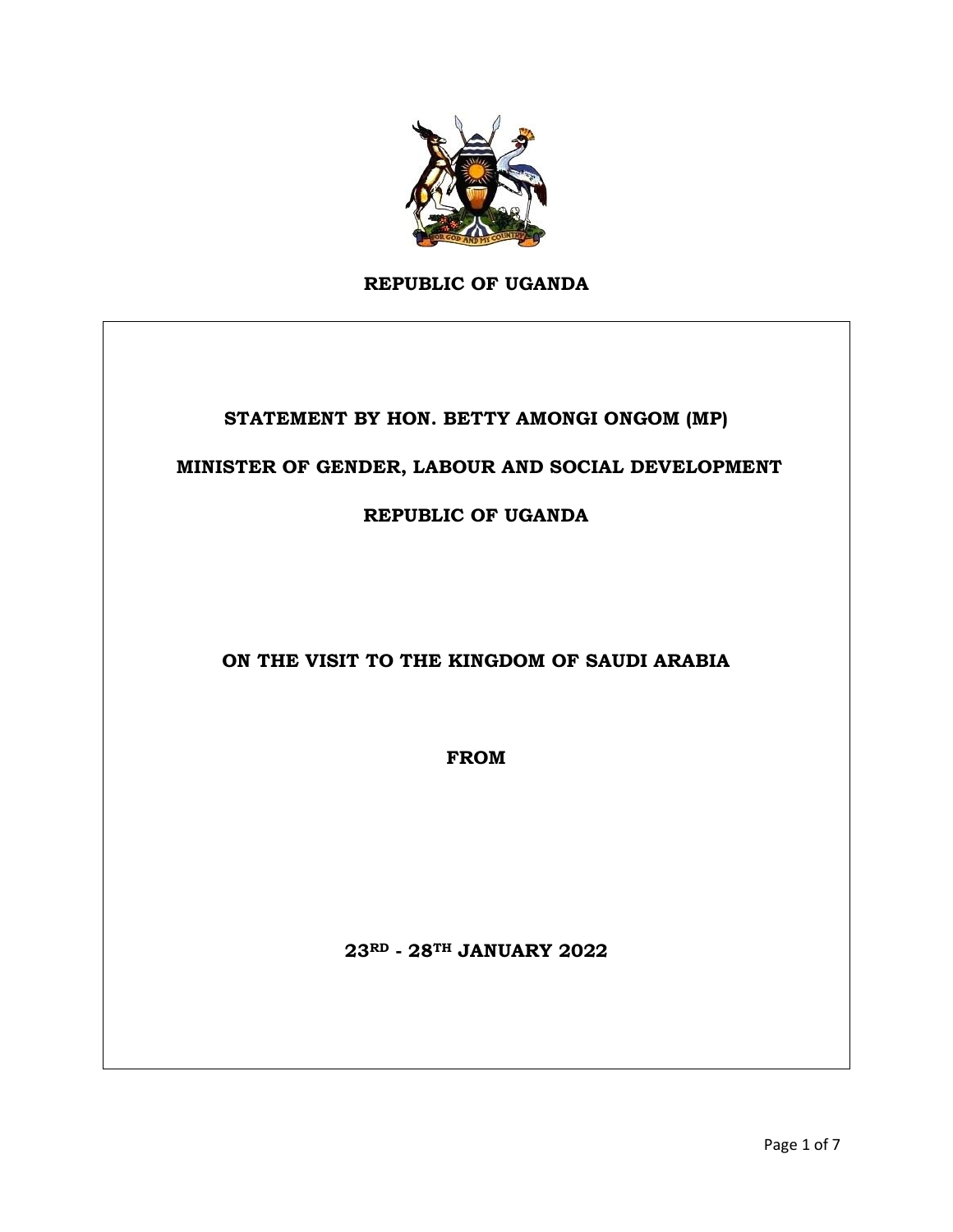Fellow Countrymen and Women, Members of the Press, Ladies and Gentlemen.

Allow me to welcome you all to this meeting and to inform you that last week, I led a delegation to the Kingdom of Saudi Arabia (KSA). This visit followed one I had to the United Arab Emirates (UAE) in December 2021 on matters related to externalization of labour from Uganda to mainly the Middle East.

The main purpose of our visit to Riyadh (KSA) was to:

- a) Assess the status of implementation of the Bilateral Labour Agreement(s) signed between the Government of Uganda and the Kingdom of Saudi Arabia in 2017;
- b) Ensure that the requirements of the Employment (Recruitment of Ugandan Migrant Workers) Regulations, 2021 are being enforced;
- c) Ensure that the Presidential Directives on Externalization of labour are being adhered to; and
- d) Appraise the condition and general welfare of Ugandan Migrant Workers in the Kingdom of Saudi Arabia.

The Government Delegation comprised of officials from Ministry of Gender, Labour and Social Development, Ministry of Justice and Constitutional Affairs and Ministry of Foreign Affairs, represented by the Ambassador and other officials from our Embassy in the Kingdom of Saudi Arabia. Also, with us were representatives of the Uganda Association of External Recruitment Agencies (UAERA), which is the umbrella body to the recruitment agencies in Uganda.

While in Riyadh we held several meetings with:

- ❖ H. E. Ahmed Sulaiman Alrajhi, Minister of Human Resources and Social Development (HRSD), in the company of Dr. Abduallah Abuthnain, Vice Minister for Labour, Abdul Majid Al Rashoudi, Deputy Minister for Labour Affairs, Dr. Adnan Alnuaim Deputy Minister for International Affairs, and other senior officials;
- ❖ Officials of the Republic of Uganda Embassy in the Kingdom of Saudi Arabia;
- ❖ Categories of Ugandan Migrant Workers, including those in distress and housed by the Embassy at a *Shelter* in Riyadh;
- ❖ Management of selected Saudi Recruitment Agencies.
- ❖ Sakan, a private company contracted by Government of the Kingdom of Saudi Arabia to provide accommodation facilities and manage distressed Migrant Workers.hj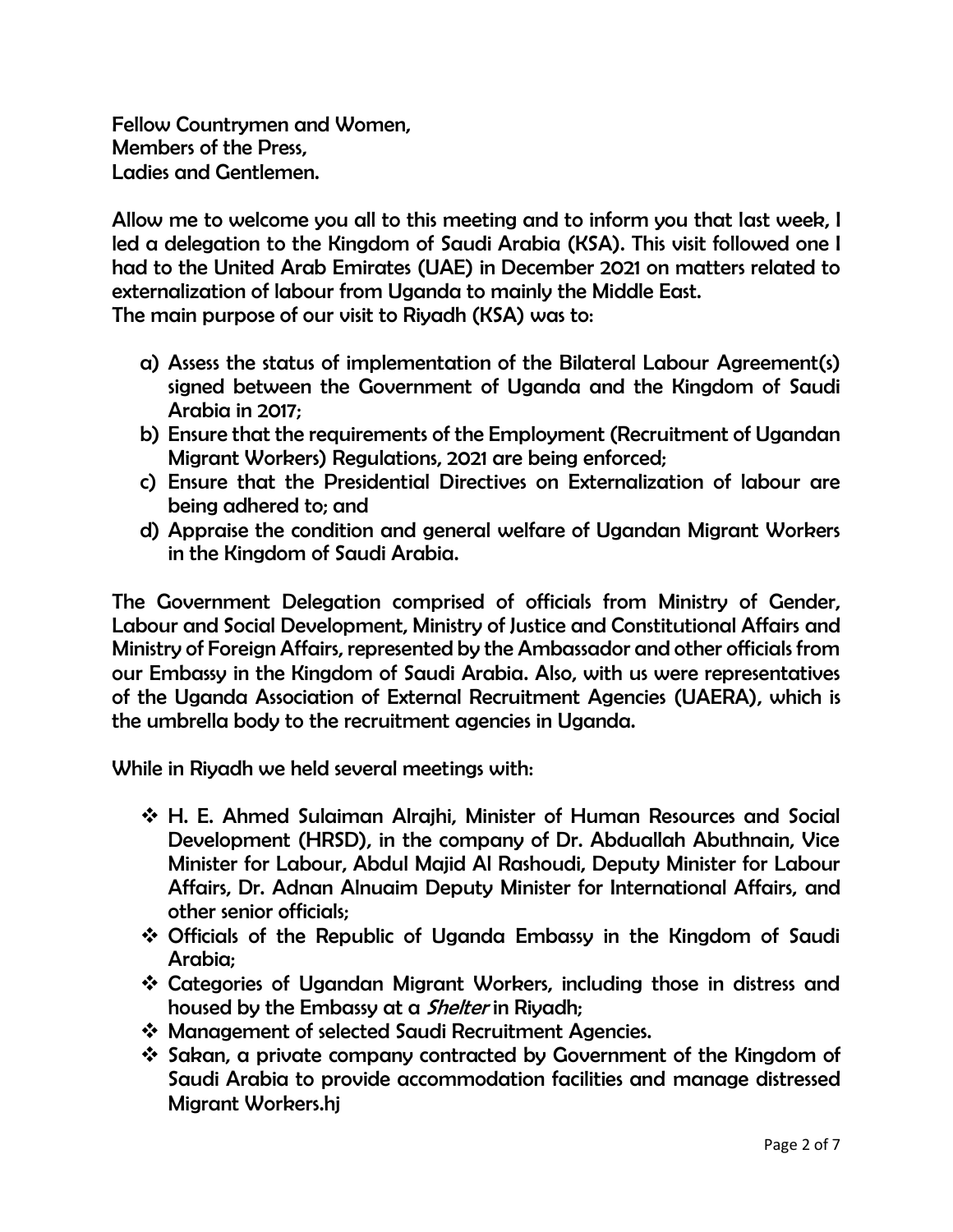You will recall that in December 2017, the two countries signed two Agreements: the Domestic Workers' Recruitment Agreement and the General Workers' Recruitment Agreement to facilitate safe and decent work opportunities and environments for Ugandan Migrant Workers. The Agreements have a number of provisions on obligations and/or responsibilities bestowed upon the Governments, Recruitment Agencies both within Uganda and the Kingdom of Saudi Arabia and indeed the Migrant Workers, themselves.

As I speak, the Kingdom of Saudi Arabia is a key destination for Ugandan Migrant Workers estimated to be more than 140,000, in different categories across the expansive terrain.

While this programme, if managed to the expectation of all Parties involved, can alleviate the unemployment situation in the country and also bring in remittances that help to improve the livelihoods of our people, challenges exist that necessitated my visits to the major destinations for our young people in the Middle East with a view to finding durable solutions. Estimated annual remittances from Uganda Migrant Workers in the Middle East alone, is estimated to be about USD \$900m per annum. It is obvious that the push and pull factors that underlie movement of our people cannot simply be wished away or decreed. Evidence has shown that if unregulated, this movement degenerates into the vice of human trafficking and its attendant risks.

Therefore, and at the said meetings, a number of issues affecting the welfare of Ugandan Workers in the Kingdom were raised and key amongst these were:

1. Absence of a Joint Technical Committee (JTC) constituted with representation from both Governments to oversee implementation, as envisaged by the framers of the 2017 Agreements. The JTC has never been constituted. During our various discussions, and particularly those with the Government of KSA, we reiterated the urgent need to ensure compliance with and enforcement of the regulatory framework. We undertook to exchange nominations to the JTC before end of February 2022, arrange 2 face-to-face meetings of the Committee, as required in the Agreements, by June and December 2022 and virtual preparatory meetings by March and September 2022. The JTC would be tasked with the responsibility of reviewing and consolidating necessary amendments to the existing Agreements with a view to entrenching rights and safety of Migrant Workers.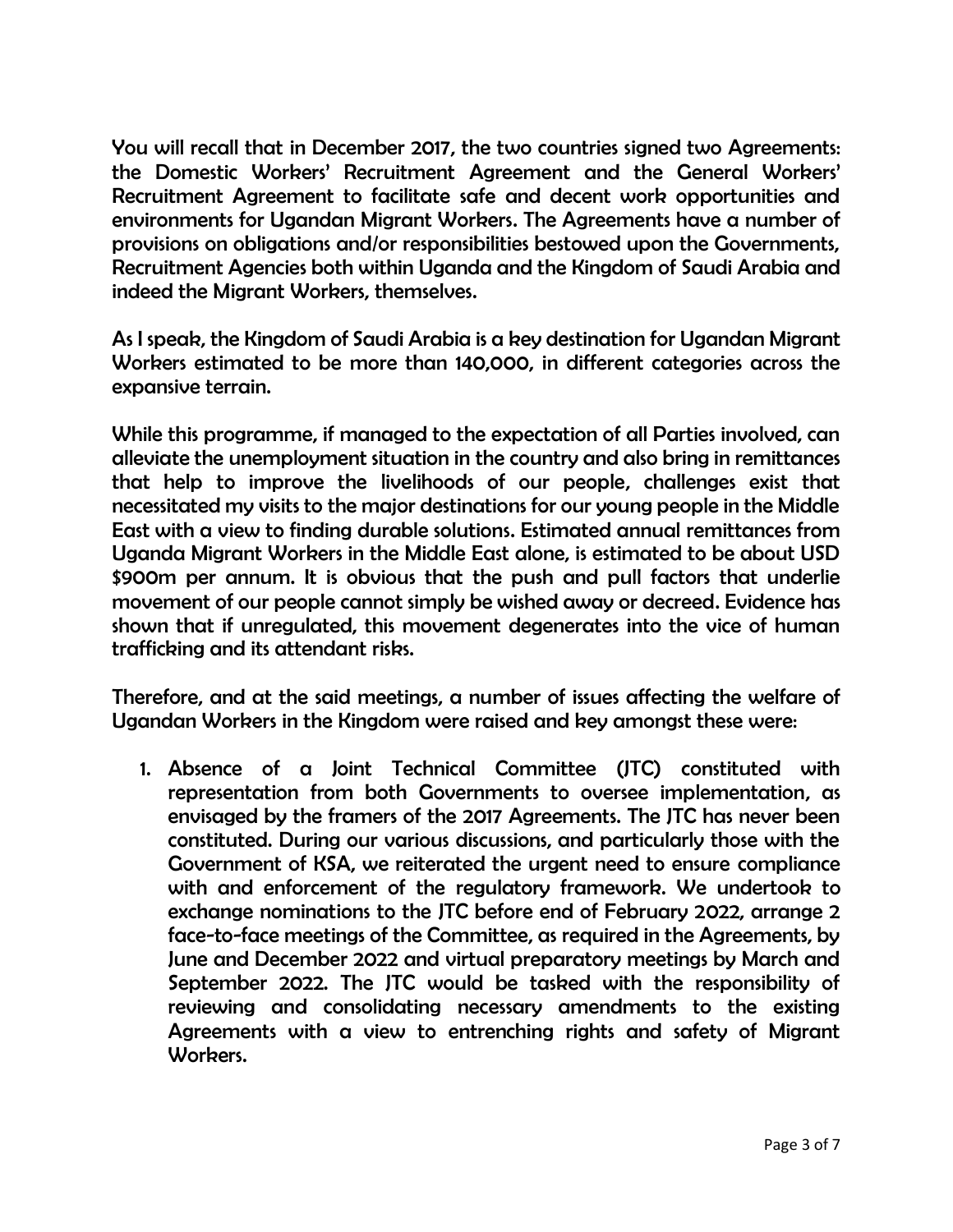- 2. The need to stem irregular and increasing cases of transfer of Domestic Workers' services from one Sponsor/Employer to another outside the control of Saudi Ministry of Human Resources and Social Development. This makes it difficult to monitor the migrant workers some of whom unsuspectingly find themselves getting into unfavourable and often risky working conditions. These transfers often happen without the knowledge of the two Governments or even the licensed Ugandan Recruitment Companies. Under the existing Agency Service Agreement (i.e. between Uganda and Saudi Recruitment Agencies) such transfers cannot take place without consent of the Parties! When these happen, tracking and monitoring the Migrant Workers becomes difficult and creates room for breach of rights, terms and conditions of service. Some Migrant Workers are either not paid according to the original terms of the contracts they sign, have their travel documents confiscated and at times lost during the process of transfer to other Sponsors/Employers, are denied Exit Visas and/or the right to return home after the two-year contract duration or forced to sign extensions to contracts under unfavourable conditions yet any extension outside the original twoyear contract with a new Employer means the Ugandan Recruitment Company loses track of and responsibility for the Worker(s) in question.
- 3. Reported breaches of terms and conditions in Migrant Workers' contracts and non-enforcement of sanctions on perpetrators cited include:
	- (i) denial of access to adequate medical services by employers;
	- (ii) incomplete and/or non-payment of wages;
	- (iii) Denial of access to telephone, internet and other communication services;
	- (iv) confiscation of the identification documents by some employers and agencies;
	- (v) instances of torture and mistreatment of domestic workers;
	- (vi) cases of denial of proper meals to the domestic workers;
	- (vii) employers falsely branding Migrant Workers as runaway cases or of theft in an attempt to escape responsibility for paying salary, providing return air tickets and other obligations.
- 4. Other concerns raised for attention by the Saudi Authorities include: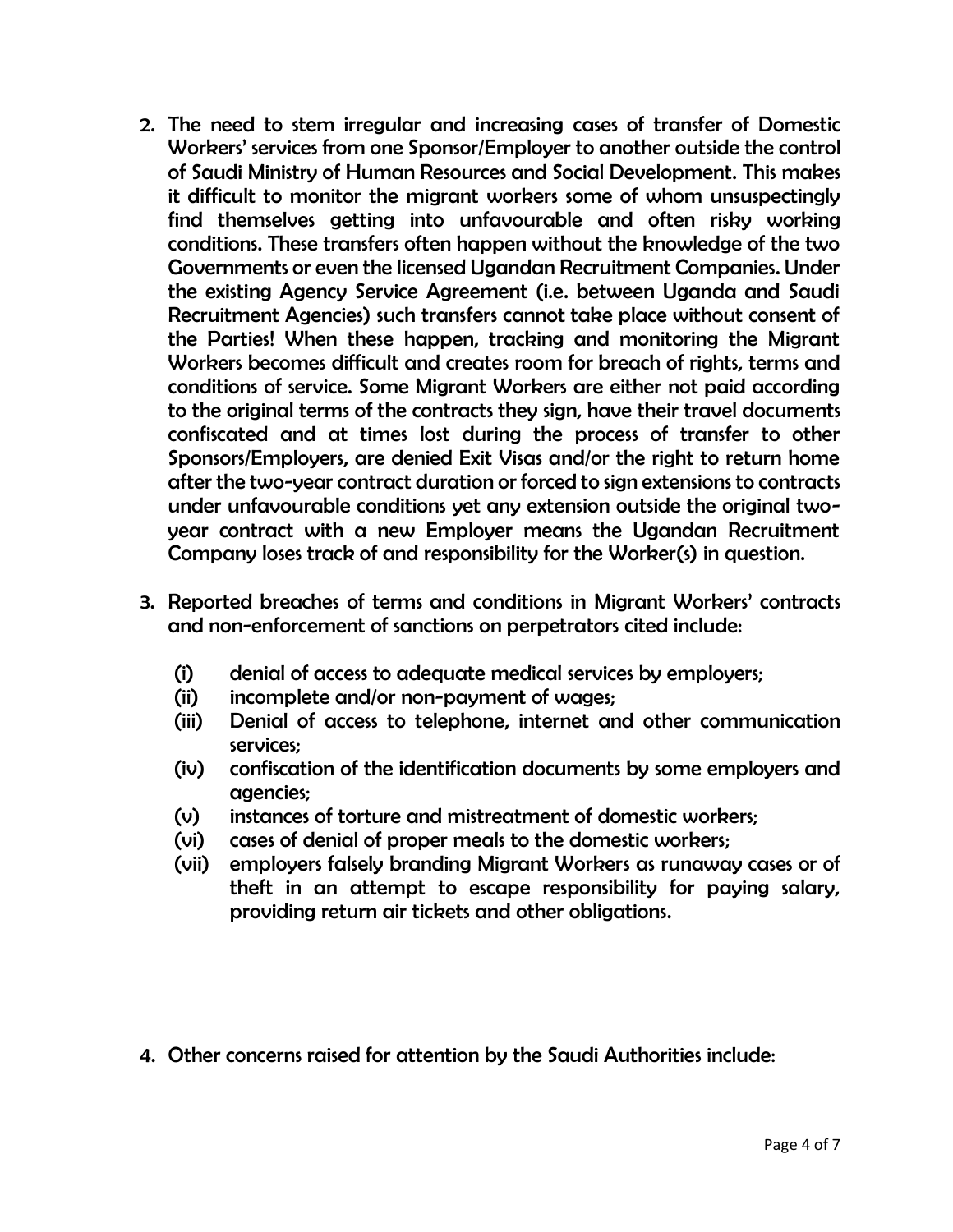- (i) hardship in acquisition of Exit Visas for Domestic Workers with psychiatric problems, and those who enter Saudi Arabia on Visit Visas or as trafficked persons;
- (ii) hardship in acquisition of Exit Visas and Birth Certificates for babies born to Domestic Workers;
- (iii) cases of death and burial of some of these without family consent conveyed through the Embassy; and
- (iv) need for stronger joint measures to curb the vice of human trafficking, with some Ugandans travelling without assured jobs and being held in rented accommodation (*Biyumba*) for long periods resulting into distress and abuse.

## **Ladies and Gentlemen,**

The above and several other related concerns were candidly brought out during the various meetings we held and the following actions were agreed:

- 1. There must be strict enforcement of the signed Agreements and Contracts in order to protect the Migrant Workers and also ease the work of the Government in following up cases arising from contractual breach.
- 2. Accordingly, the Joint Technical Committee (JTC) will be established to thoroughly review and consolidate the existing Agreements before their expiry in December 2022. It is this Committee that will support the two Governments to monitor implementation of and compliance with the Agreements/Contracts to ensure safe and decent labour externalisation.
- 3. Through the JTC, an elaborate Joint Reporting, Complaints and Case Management System/Procedure should be established.
- 4. A robust and efficient monitoring system that is linked to the Saudi webbased MUSANED and the upgraded Uganda's External Employment Management Information System (EEMIS) should be established within all the participating Recruitment Companies (Local and Foreign) in order to monitor and account for every Migrant Worker at all times – even when the individual Worker changes from one Recruitment Company or Sponsor/Employer to another.
- 5. In accordance with existing Regulations, the pre-departure orientation and/or training of Migrant Workers will be reviewed further to entrench content on issues of the Workers' human and other contractual rights,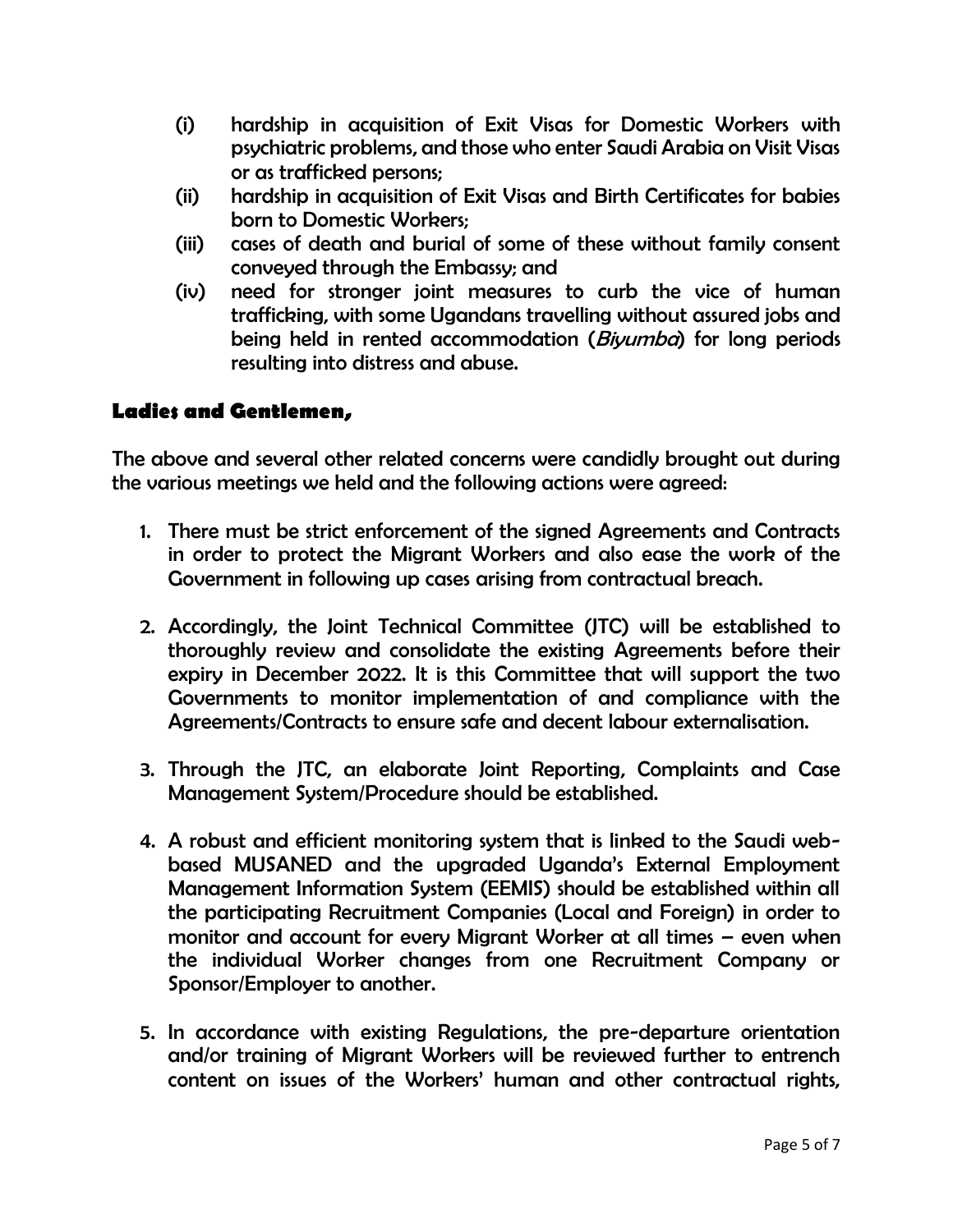culture, technology used at work, vital travel knowledge and requirements, person specifications for preferred categories of Workers etc.

- 6. For effective monitoring and follow up of deployed Migrant Workers, there will be:
	- a. Periodic (quarterly) status reports on each deployed Worker submitted online and in copy to the Embassy by the Saudi Recruitment Agency and to the Ministry by the Ugandan Recruitment Companies.
	- b. Each Saudi Arabian Recruitment Agency must employ a Ugandan Coordinator/Translator to handle the complaints or distress calls raised by the Migrant Workers. The Ministry of Gender, Labour and Social Development will design an appropriate curriculum for, train and regularly engage with these Coordinators/Translators as well as other key players on the New Regulations and functionality of the EEMIS.
- 7. All work processes being handled using the EEMIS, including clearance of other categories of Workers beyond the Domestic Migrant Workers, will be reviewed further for better monitoring, data capture, online payments, license processing, training and complaints and distress reporting. The role of Embassies in the registration and sanctioning of errant Recruitment Agencies in countries of destination will also be redefined and strengthened. The Directive by Cabinet to deploy Labour Attaches at our Embassies to focus specifically on labour externalization issues will be implemented. The Ministry of Finance, Planning and Economic Development will be asked to avail resources to both the Embassies (Ministry of Foreign Affairs) and the Ministry of Gender, Labour and Social Development for effective coordination, supervision, monitoring and prompt response.
- 8. The Ministry is following up all reported cases of abuse and non-compliance with contractual obligations and in addition to imposition of strict sanctions against companies/individuals involved in violation of the rights of Migrant Workers will also re-engage with the financial institutions with which Recruitment Agencies execute Bank Guarantees to ensure that where necessary these are liquidated to make good of omissions.
- 9. The Ministry will explore ways for strengthening and empowering the Uganda Association of External Recruitment Agencies (UAERA) to be able to regulate its Membership and comply with the requirements and standards of labour externalization. Cases of recruitment of under-age